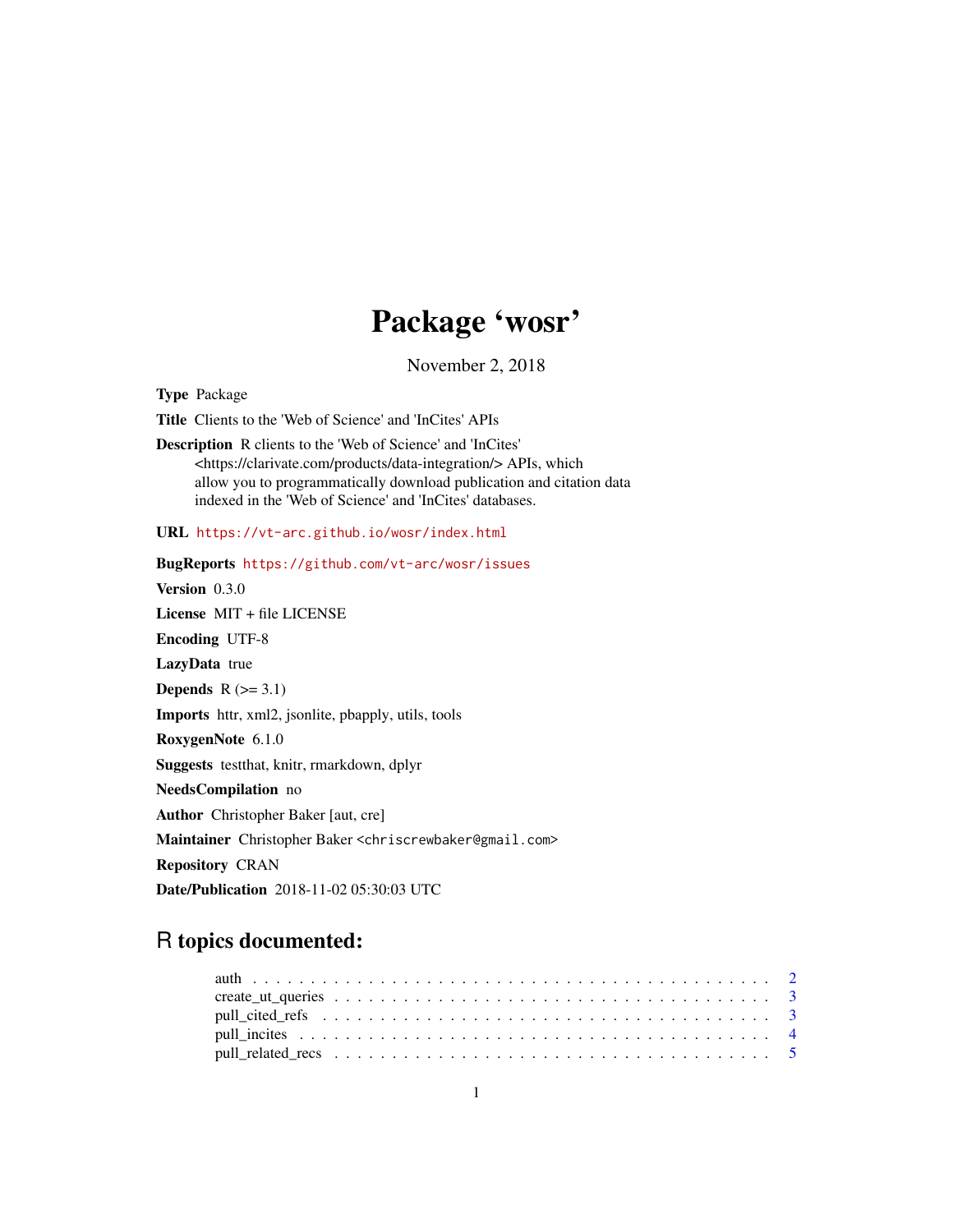<span id="page-1-0"></span>

<span id="page-1-1"></span>auth *Authenticate user credentials*

#### Description

auth asks the API's server for a session ID (SID), which you can then pass along to either [query\\_wos](#page-8-1) or [pull\\_wos](#page-5-1). Note, there are limits on how many session IDs you can get in a given period of time (roughly 5 SIDs in a 5 minute period).

# Usage

```
auth(username = Sys.getenv("WOS_USERNAME"),
 password = Sys.getenv("WOS_PASSWORD"))
```
#### Arguments

| username | Your username. Specify username = NULL if you want to use IP-based authen-<br>tication. |
|----------|-----------------------------------------------------------------------------------------|
| password | Your password. Specify password = NULL if you want to use IP-based authen-<br>tication. |

#### Value

A session ID

# Examples

## Not run:

```
# Pass user credentials in manually:
auth("some_username", password = "some_password")
```

```
# Use the default of looking for username and password in envvars, so you
# don't have to keep specifying them in your code:
Sys.setenv(WOS_USERNAME = "some_username", WOS_PASSWORD = "some_password")
auth()
```
## End(Not run)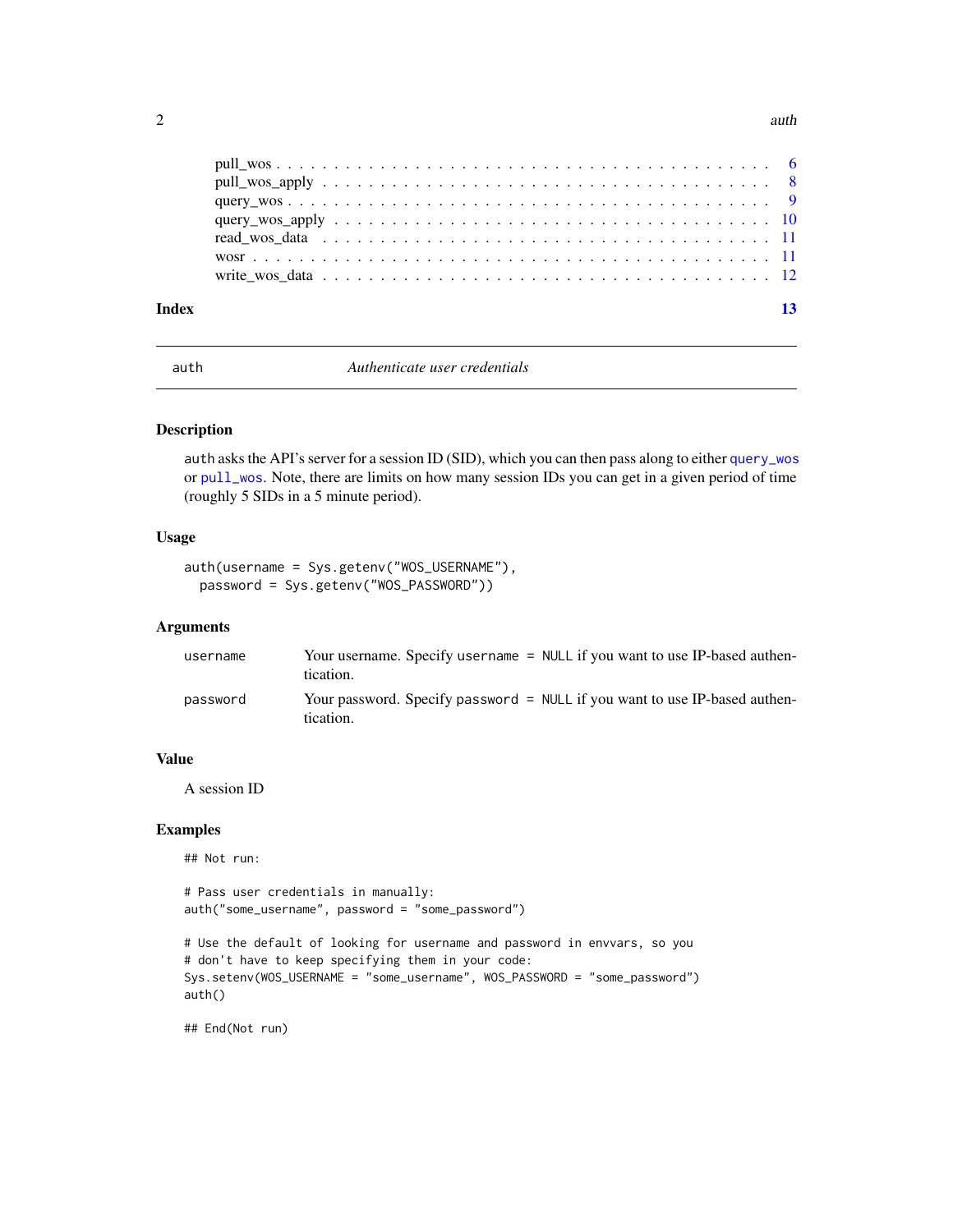<span id="page-2-0"></span>create\_ut\_queries *Create a vector of UT-based queries*

#### Description

Use this function when you have a bunch of UTs whose data you want to pull and you need to write a series of UT-based queries to do so (i.e., queries in the form "UT = (WOS:000186387100005 OR WOS:000179260700001)").

# Usage

create\_ut\_queries(uts, uts\_per\_query = 200)

#### Arguments

| uts | UTs that will be placed inside the UT-based queries.                                          |
|-----|-----------------------------------------------------------------------------------------------|
|     | uts_per_query Number of UTs to include in each query. Note, there is a limit on how long your |
|     | query can be, so you probably want to keep this set to around 200.                            |

# Value

A vector of queries. You can feed these queries to [pull\\_wos\\_apply](#page-7-1) to download data for each query.

### Examples

## Not run:

```
data <- pull_wos('TS = ("animal welfare") AND PY = (2002-2003)')
queries <- create_ut_queries(data$publication$ut)
pull_wos_apply(queries)
```
## End(Not run)

pull\_cited\_refs *Pull cited references*

# Description

Pull cited references

```
pull_cited_refs(uts, sid = auth(Sys.getenv("WOS_USERNAME"),
  Sys.getenv("WOS_PASSWORD")), ...)
```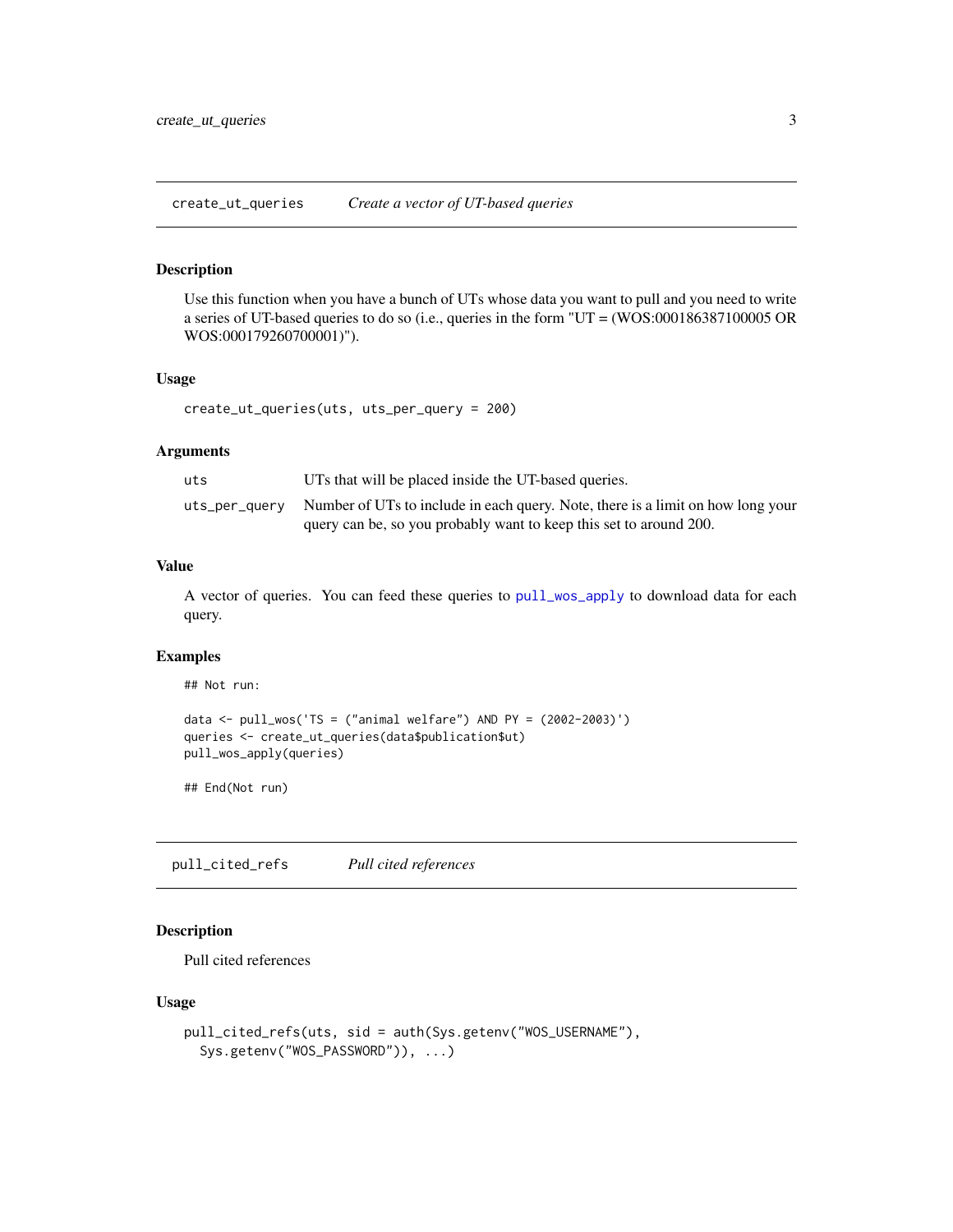#### <span id="page-3-0"></span>Arguments

| uts | Vector of UTs ( <i>i.e.</i> , publications) whose cited references you want.                                                                                                                                                                        |
|-----|-----------------------------------------------------------------------------------------------------------------------------------------------------------------------------------------------------------------------------------------------------|
| sid | Session identifier (SID). The default setting is to get a fresh SID each time you<br>query WoS via a call to auth. However, you should try to reuse SIDs across<br>queries so that you don't run into the throttling limits placed on new sessions. |
| .   | Arguments passed along to POST.                                                                                                                                                                                                                     |

#### Value

A data frame with the following columns:

ut The publication that is doing the citing. These are the UTs that you submitted to pull\_cited\_refs. If one of your publications doesn't have any cited refs, it will not appear in this column.

doc\_id The cited ref's document identifier (similar to a UT).

title Roughly equivalent to the cited ref's title.

**journal** Roughly equivalent to the cited ref's journal.

**author** The cited ref's first author.

tot\_cites The total number of citations the cited ref has received.

year The cited ref's publication year.

page The cited ref's page number.

volume The cited ref's journal volume.

#### Examples

```
## Not run:
```

```
sid <- auth("your_username", password = "your_password")
uts <- c("WOS:000362312600021", "WOS:000439855300030", "WOS:000294946900020")
pull_cited_refs(uts, sid)
```
## End(Not run)

pull\_incites *Pull data from the InCites API*

#### Description

Important note: The throttling limits on the InCites API are not documented anywhere and are difficult to determine from experience. As such, whenever pull\_incites receives a throttling error from the server, it uses exponential backoff (with a maximum wait time of 45 minutes) to determine how long to wait before retrying.

```
pull_incites(uts, key = Sys.getenv("INCITES_KEY"), as_raw = FALSE, ...)
```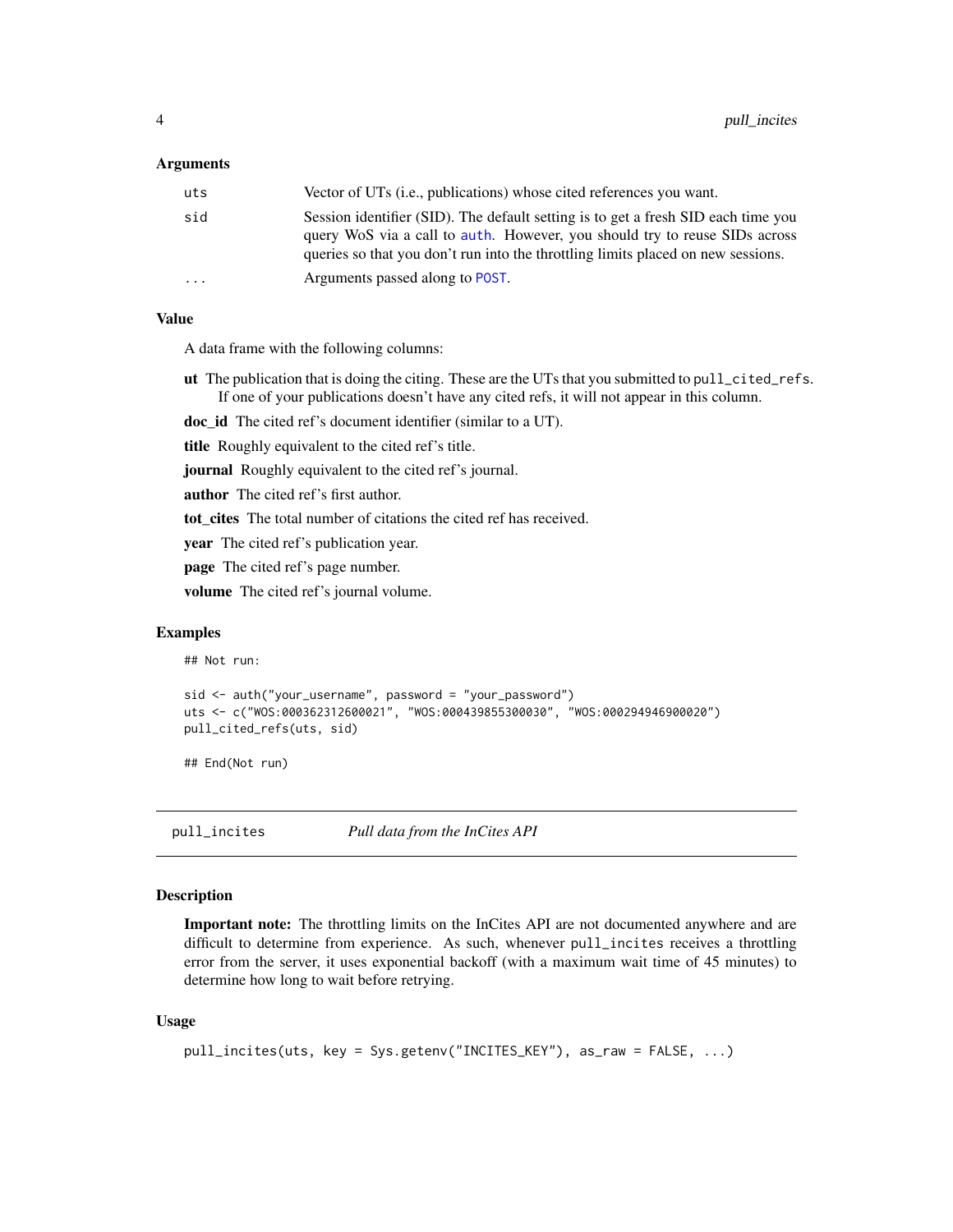# <span id="page-4-0"></span>pull\_related\_recs 5

#### **Arguments**

| uts    | A vector of UTs whose InCites data you would like to download. Each UT<br>is a 15-digit identifier for a given publication. You can specify the UT us-<br>ing only these 15 digits or you can append the 15 digits with "WOS:" (e.g.,<br>"000346263300011" or "WOS:000346263300011").                                                   |
|--------|-----------------------------------------------------------------------------------------------------------------------------------------------------------------------------------------------------------------------------------------------------------------------------------------------------------------------------------------|
| key    | The developer key that the server will use for authentication.                                                                                                                                                                                                                                                                          |
| as_raw | Do you want the data frame that is returned by the API to be returned to you in<br>its raw form? This option can be useful if the API has changed the format of the<br>data that it is serving, in which case specifying $as_{raw}$ = TRUE may avoid an<br>error that would otherwise occur during pull_incites's data processing step. |
| .      | Arguments passed along to GET.                                                                                                                                                                                                                                                                                                          |

#### Value

A data frame where each row corresponds to a different publication. The definitions for the columns in this data frame can be found online at the API's documentation [page](http://about.incites.thomsonreuters.com/api/#/) (see the DocumentLevelMetricsByUT method details for definitions). Note that the column names are all converted to lowercase by pull\_incites and the 0/1 flag variables are converted to booleans. Also note that not all publications indexed in WoS are also indexed in InCites, so you may not get data back for some UTs.

# Examples

```
## Not run:
uts <-c("WOS:000346263300011", "WOS:000362312600021", "WOS:000279885800004",
  "WOS:000294667500003", "WOS:000294946900020", "WOS:000412659200006"
\mathcal{L}pull_incites(uts, key = "some_key")
pull_incites(c("000346263300011", "000362312600021"), key = "some_key")
## End(Not run)
```
pull\_related\_recs *Pull related records*

#### Description

Pull the records that have at least one citation in common with a publication of interest.

```
pull_related_recs(uts, num_recs, editions = c("SCI", "SSCI", "AHCI",
  "ISTP", "ISSHP", "BSCI", "BHCI", "IC", "CCR", "ESCI"),
  sid = auth(Sys.getenv("WOS_USERNAME"), Sys.getenv("WOS_PASSWORD")),
  ...)
```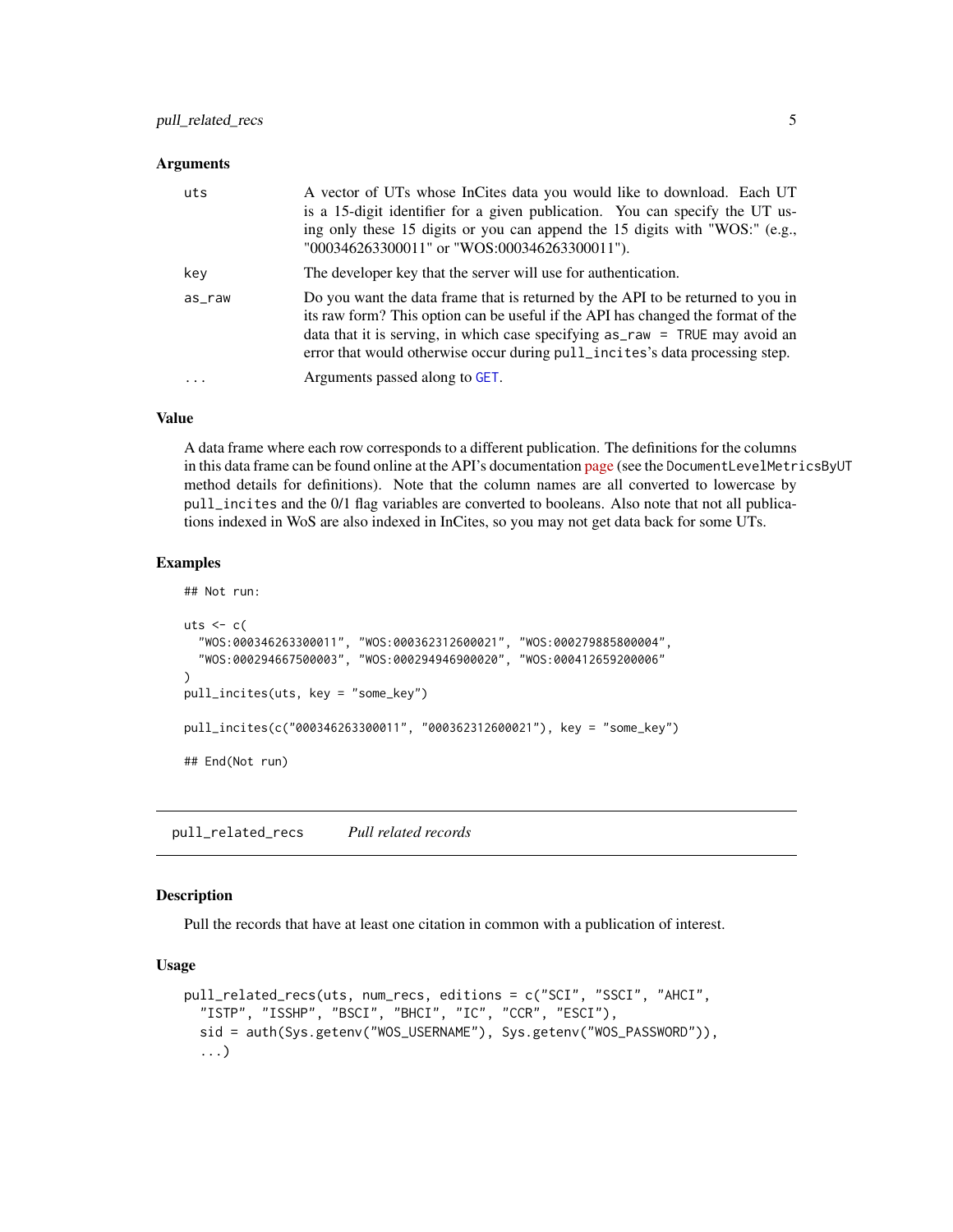#### <span id="page-5-0"></span>**Arguments**

| uts       | The documents whose related records you want to pull.                                                                                                                                                                                               |
|-----------|-----------------------------------------------------------------------------------------------------------------------------------------------------------------------------------------------------------------------------------------------------|
| num_recs  | Number of related records to pull for each UT. This value must be $\leq$ 100.                                                                                                                                                                       |
| editions  | Web of Science editions to query. Possible values are listed here.                                                                                                                                                                                  |
| sid       | Session identifier (SID). The default setting is to get a fresh SID each time you<br>query WoS via a call to auth. However, you should try to reuse SIDs across<br>queries so that you don't run into the throttling limits placed on new sessions. |
| $\ddotsc$ | Arguments passed along to POST.                                                                                                                                                                                                                     |

#### Value

A data frame with the following columns:

- ut The publications that you passed into pull\_related\_recs. If one of your publications doesn't have any related records, it won't appear here.
- related\_rec The publication that is related to ut.
- rec\_num The related record's ordering in the result set returned by the API. Records that share more citations with your UTs will have smaller rec\_nums.

### Examples

## Not run:

```
sid <- auth("your_username", password = "your_password")
uts <- c("WOS:000272877700013", "WOS:000272366800025")
out <- pull_related_recs(uts, 5, sid = sid)
```

```
## End(Not run)
```
<span id="page-5-1"></span>pull\_wos *Pull data from the Web of Science*

#### Description

pull\_wos wraps the process of querying, downloading, parsing, and processing Web of Science data.

```
pull_wos(query, editions = c("SCI", "SSCI", "AHCI", "ISTP", "ISSHP",
  "BSCI", "BHCI", "IC", "CCR", "ESCI"),
  sid = auth(Sys.getenv("WOS_USERNAME"), Sys.getenv("WOS_PASSWORD")),
  ...)
```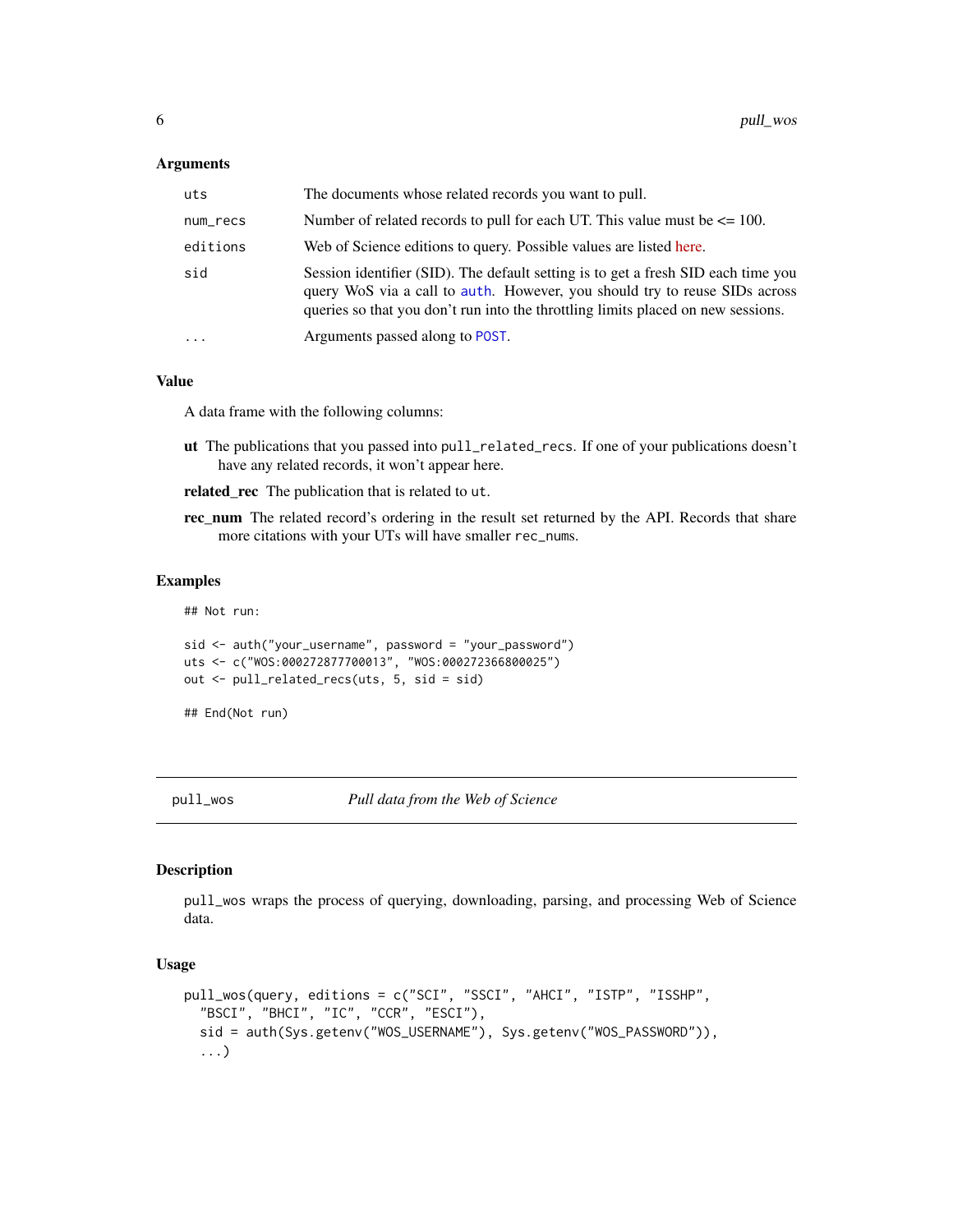#### pull\_wos 7 and 2008 and 2008 and 2008 and 2008 and 2008 and 2008 and 2008 and 2008 and 2008 and 2008 and 2008 and 2008 and 2008 and 2008 and 2008 and 2008 and 2008 and 2008 and 2008 and 2008 and 2008 and 2008 and 2008 and

#### Arguments

| query     | Query string. See the WoS query documentation page for details on how to write<br>a query as well as this list of example queries.                                                                                                                  |
|-----------|-----------------------------------------------------------------------------------------------------------------------------------------------------------------------------------------------------------------------------------------------------|
| editions  | Web of Science editions to query. Possible values are listed here.                                                                                                                                                                                  |
| sid       | Session identifier (SID). The default setting is to get a fresh SID each time you<br>query WoS via a call to auth. However, you should try to reuse SIDs across<br>queries so that you don't run into the throttling limits placed on new sessions. |
| $\ddotsc$ | Arguments passed along to POST.                                                                                                                                                                                                                     |

#### Value

A list of the following data frames:

- publication A data frame where each row corresponds to a different publication. Note that each publication has a distinct ut. There is a one-to-one relationship between a ut and each of the columns in this table.
- author A data frame where each row corresponds to a different publication/author pair (i.e., a ut/author\_no pair). In other words, each row corresponds to a different author on a publication. You can link the authors in this table to the address and author\_address tables to get their addresses (if they exist). See example in FAQs for details.
- address A data frame where each row corresponds to a different publication/address pair (i.e., a ut/addr\_no pair). In other words, each row corresponds to a different address on a publication. You can link the addresses in this table to the author and author\_address tables to see which authors correspond to which addresses. See example in FAQs for details.
- author address A data frame that specifies which authors correspond to which addresses on a given publication. This data frame is meant to be used to link the author and address tables together.
- jsc A data frame where each row corresponds to a different publication/jsc (journal subject category) pair. There is a many-to-many relationship between ut's and jsc's.
- keyword A data frame where each row corresponds to a different publication/keyword pair. These are the author-assigned keywords.
- keywords\_plus A data frame where each row corresponds to a different publication/keywords\_plus pair. These keywords are the keywords assigned by Clarivate Analytics through an automated process.
- grant A data frame where each row corresponds to a different publication/grant agency/grant ID triplet. Not all publications acknowledge a specific grant number in the funding acknowledgement section, hence the grant\_id field can be NA.
- doc\_type A data frame where each row corresponds to a different publication/document type pair.

#### Examples

## Not run:

```
sid <- auth("your_username", password = "your_password")
pull_wos("TS = (dog welfare) AND PY = 2010", sid = sid)
```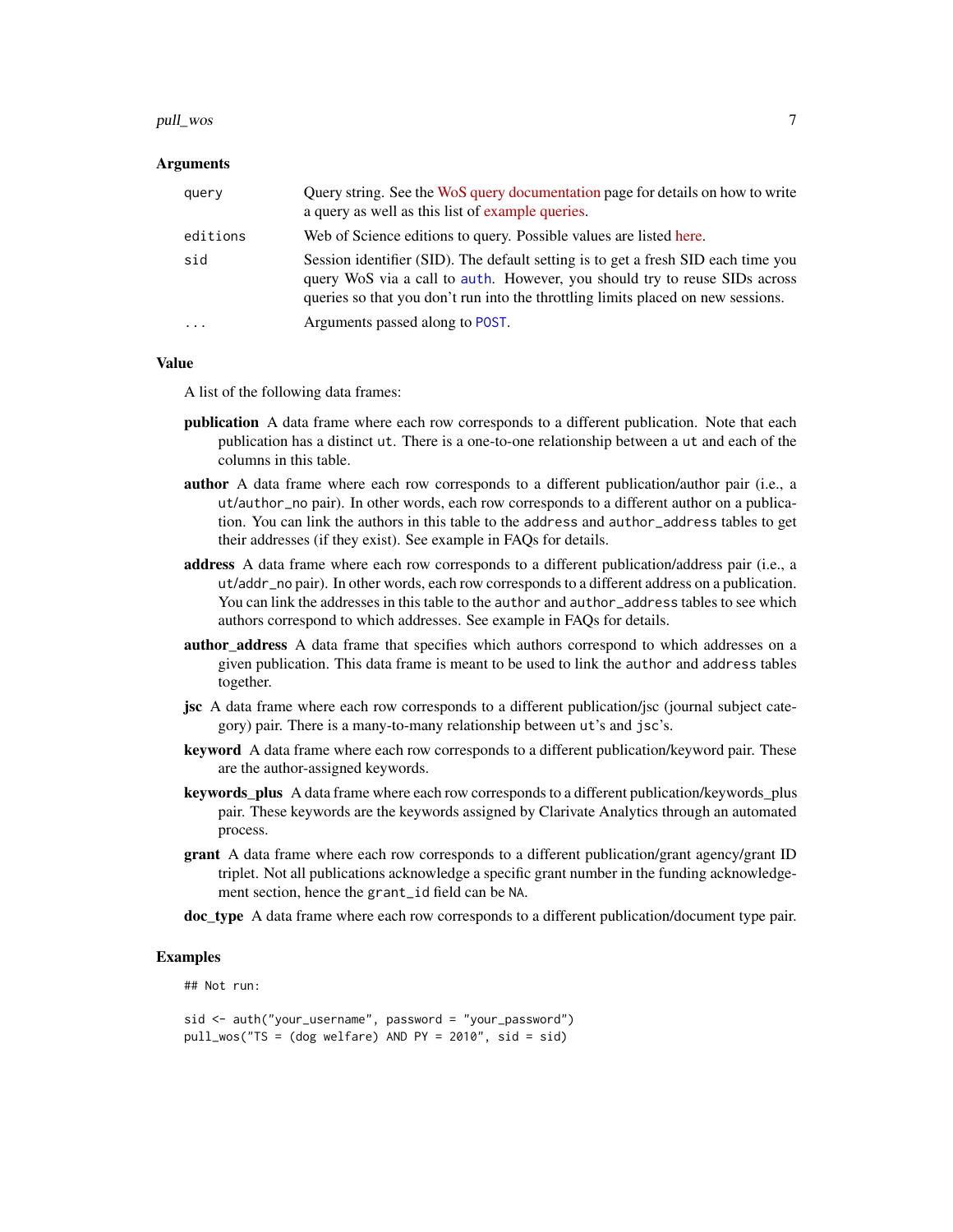```
# Re-use session ID. This is best practice to avoid throttling limits:
pull_wos("TI = \"dog welfare\"", sid = sid)
# Get fresh session ID:
pull_wos("TI = \"pet welfare\"", sid = auth("your_username", "your_password"))
# It's best to see how many records your query matches before actually
# downloading the data. To do this, call query_wos before running pull_wos:
query \leq "TS = ((cadmium AND gill*) NOT Pisces)"
query_wos(query, sid = sid) # shows that there are 1,611 matching publications
pull_wos(query, sid = sid)
## End(Not run)
```
<span id="page-7-1"></span>pull\_wos\_apply *Run* pull\_wos *across multiple queries*

# Description

Run pull\_wos across multiple queries

#### Usage

```
pull_wos_apply(queries, editions = c("SCI", "SSCI", "AHCI", "ISTP",
 "ISSHP", "BSCI", "BHCI", "IC", "CCR", "ESCI"),
  sid = auth(Sys.getenv("WOS_USERNAME"), Sys.getenv("WOS_PASSWORD")),
  ...)
```
#### Arguments

| queries  | Vector of queries to issue to the WoS API and pull data for.                                                                                                                                                                                        |
|----------|-----------------------------------------------------------------------------------------------------------------------------------------------------------------------------------------------------------------------------------------------------|
| editions | Web of Science editions to query. Possible values are listed here.                                                                                                                                                                                  |
| sid      | Session identifier (SID). The default setting is to get a fresh SID each time you<br>query WoS via a call to auth. However, you should try to reuse SIDs across<br>queries so that you don't run into the throttling limits placed on new sessions. |
| $\cdot$  | Arguments passed along to POST.                                                                                                                                                                                                                     |

# Value

The same set of data frames that [pull\\_wos](#page-5-1) returns, with the addition of a data frame named query. This data frame frame tells you which publications were returned by a given query.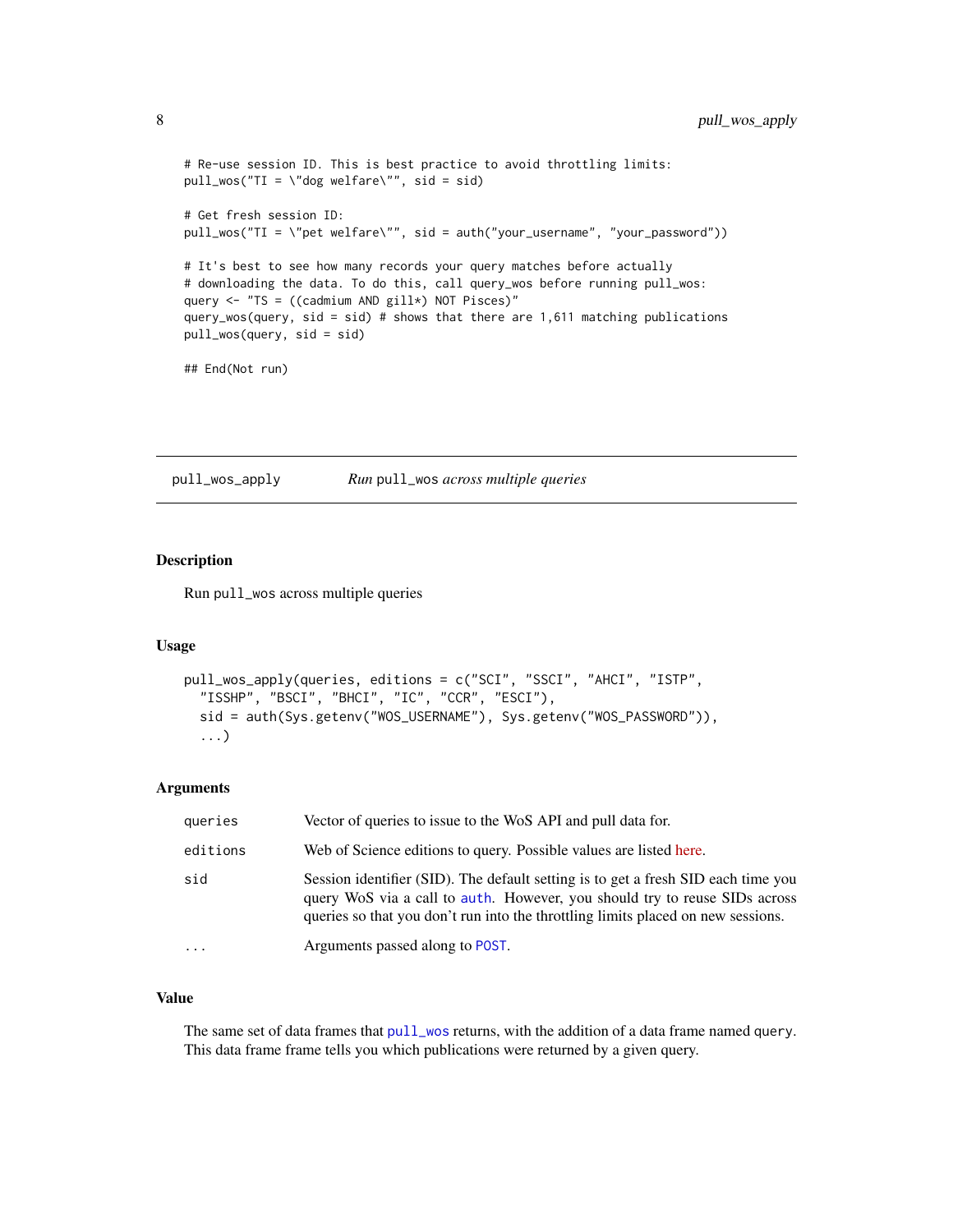# <span id="page-8-0"></span>query\_wos 9

#### Examples

## Not run:

```
queries <- c('TS = "dog welfare"', 'TS = "cat welfare"')
# we can name the queries so that these names appear in the queries data
# frame returned by pull_wos_apply():
names(queries) <- c("dog welfare", "cat welfare")
pull_wos_apply(queries)
```
## End(Not run)

#### <span id="page-8-1"></span>query\_wos *Query the Web of Science*

# Description

Returns the number of records that match a given query. It's best to call this function before calling [pull\\_wos](#page-5-1) so that you know how many records you're trying to download before attempting to do so.

#### Usage

```
query_wos(query, editions = c("SCI", "SSCI", "AHCI", "ISTP", "ISSHP",
  "BSCI", "BHCI", "IC", "CCR", "ESCI"),
  sid = auth(Sys.getenv("WOS_USERNAME"), Sys.getenv("WOS_PASSWORD")),
  ...)
```
# Arguments

| query    | Query string. See the WoS query documentation page for details on how to write<br>a query as well as this list of example queries.                                                                                                                  |
|----------|-----------------------------------------------------------------------------------------------------------------------------------------------------------------------------------------------------------------------------------------------------|
| editions | Web of Science editions to query. Possible values are listed here.                                                                                                                                                                                  |
| sid      | Session identifier (SID). The default setting is to get a fresh SID each time you<br>query WoS via a call to auth. However, you should try to reuse SIDs across<br>queries so that you don't run into the throttling limits placed on new sessions. |
| $\cdots$ | Arguments passed along to POST.                                                                                                                                                                                                                     |

#### Value

An object of class query\_result. This object contains the number of publications that are returned by your query (rec\_cnt), as well as some info that [pull\\_wos](#page-5-1) uses when it calls query\_wos internally.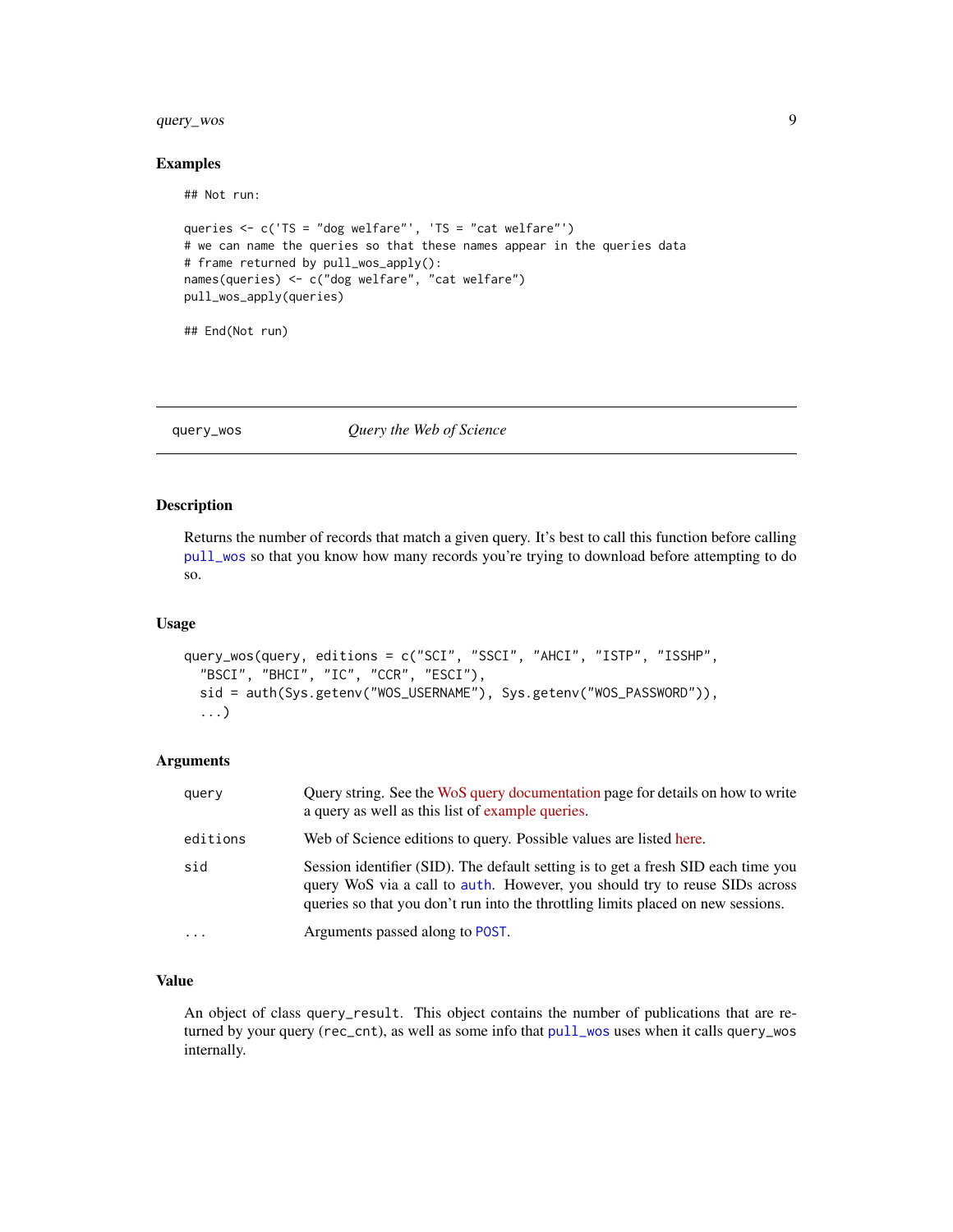# Examples

```
## Not run:
```

```
# Get session ID and reuse it across queries:
sid <- auth("some_username", password = "some_password")
query_wos("TS = (\"dog welfare\") AND PY = (1990-2007)", sid = sid)
# Finds records in which Max Planck appears in the address field.
query_wos("AD = Max Planck", sid = sid)
# Finds records in which Max Planck appears in the same address as Mainz
query_wos("AD = (Max Planck SAME Mainz)", sid = sid)
## End(Not run)
```
query\_wos\_apply *Run* query\_wos *across multiple queries*

#### Description

Run query\_wos across multiple queries

#### Usage

```
query_wos_apply(queries, editions = c("SCI", "SSCI", "AHCI", "ISTP",
 "ISSHP", "BSCI", "BHCI", "IC", "CCR", "ESCI"),
 sid = auth(Sys.getenv("WOS_USERNAME"), Sys.getenv("WOS_PASSWORD")),
  ...)
```
# Arguments

| queries   | Vector of queries run.                                                                                                                                                                                                                              |
|-----------|-----------------------------------------------------------------------------------------------------------------------------------------------------------------------------------------------------------------------------------------------------|
| editions  | Web of Science editions to query. Possible values are listed here.                                                                                                                                                                                  |
| sid       | Session identifier (SID). The default setting is to get a fresh SID each time you<br>query WoS via a call to auth. However, you should try to reuse SIDs across<br>queries so that you don't run into the throttling limits placed on new sessions. |
| $\ddotsc$ | Arguments passed along to POST.                                                                                                                                                                                                                     |

# Value

A data frame which lists the number of records returned by each of your queries.

<span id="page-9-0"></span>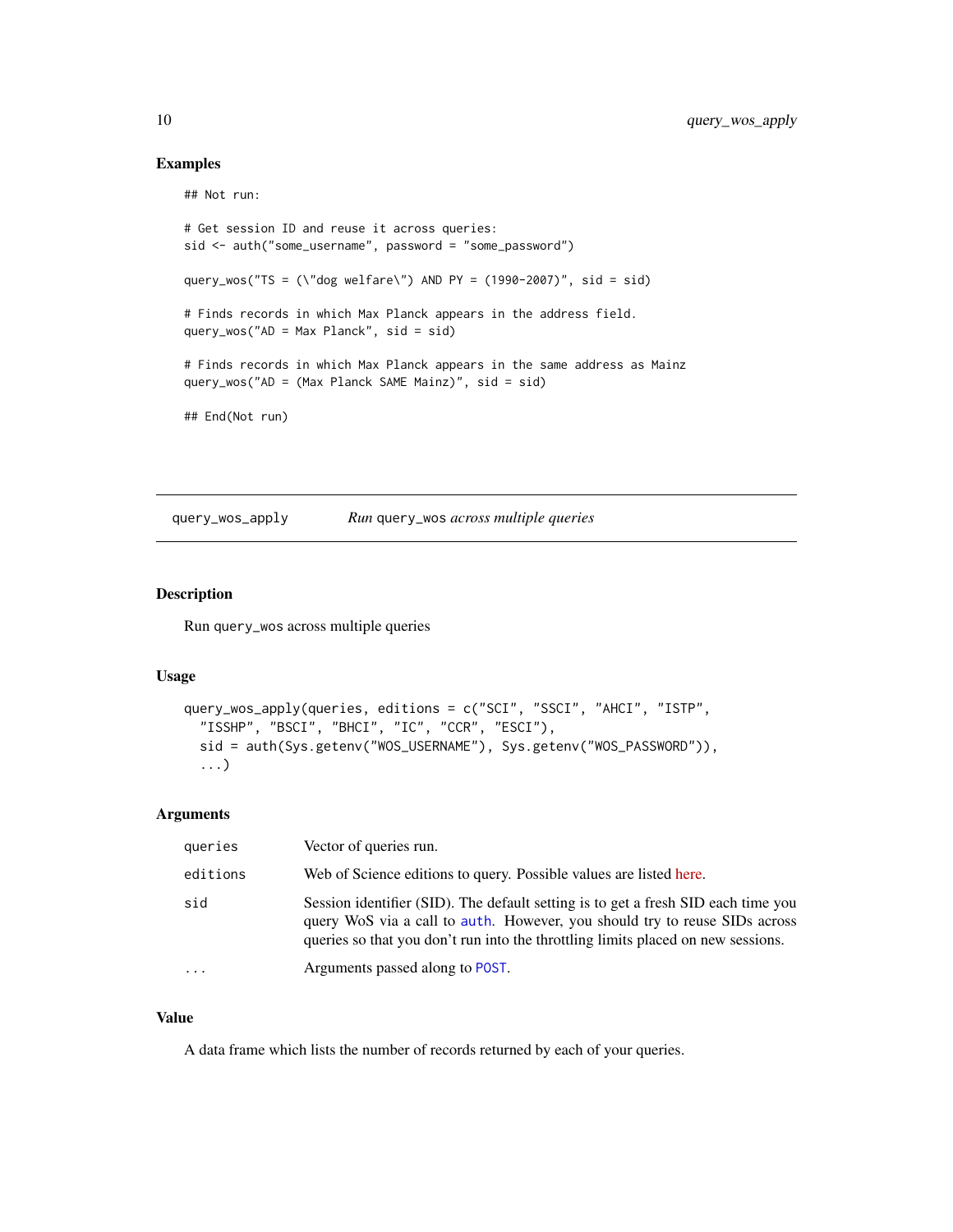# <span id="page-10-0"></span>read\_wos\_data 11

# Examples

## Not run:

```
queries <- c('TS = "dog welfare"', 'TS = "cat welfare"')
query_wos_apply(queries)
```
## End(Not run)

read\_wos\_data *Read WoS data*

#### Description

Reads in a series of CSV files (which were written via [write\\_wos\\_data](#page-11-1)) and places the data in an object of class wos\_data.

#### Usage

read\_wos\_data(dir)

# Arguments

dir Path to the directory where you wrote the CSV files.

# Value

An object of class wos\_data.

# Examples

## Not run:

```
sid <- auth("your_username", password = "your_password")
wos_data <- pull\_wos("TS = (dog welfare) AND PY = 2010", sid = sid)# Write files to working directory
write_wos_data(wos_data, ".")
# Read data back into R
wos_data <- read_wos_data(".")
## End(Not run)
```
wosr *wosr*

# Description

wosr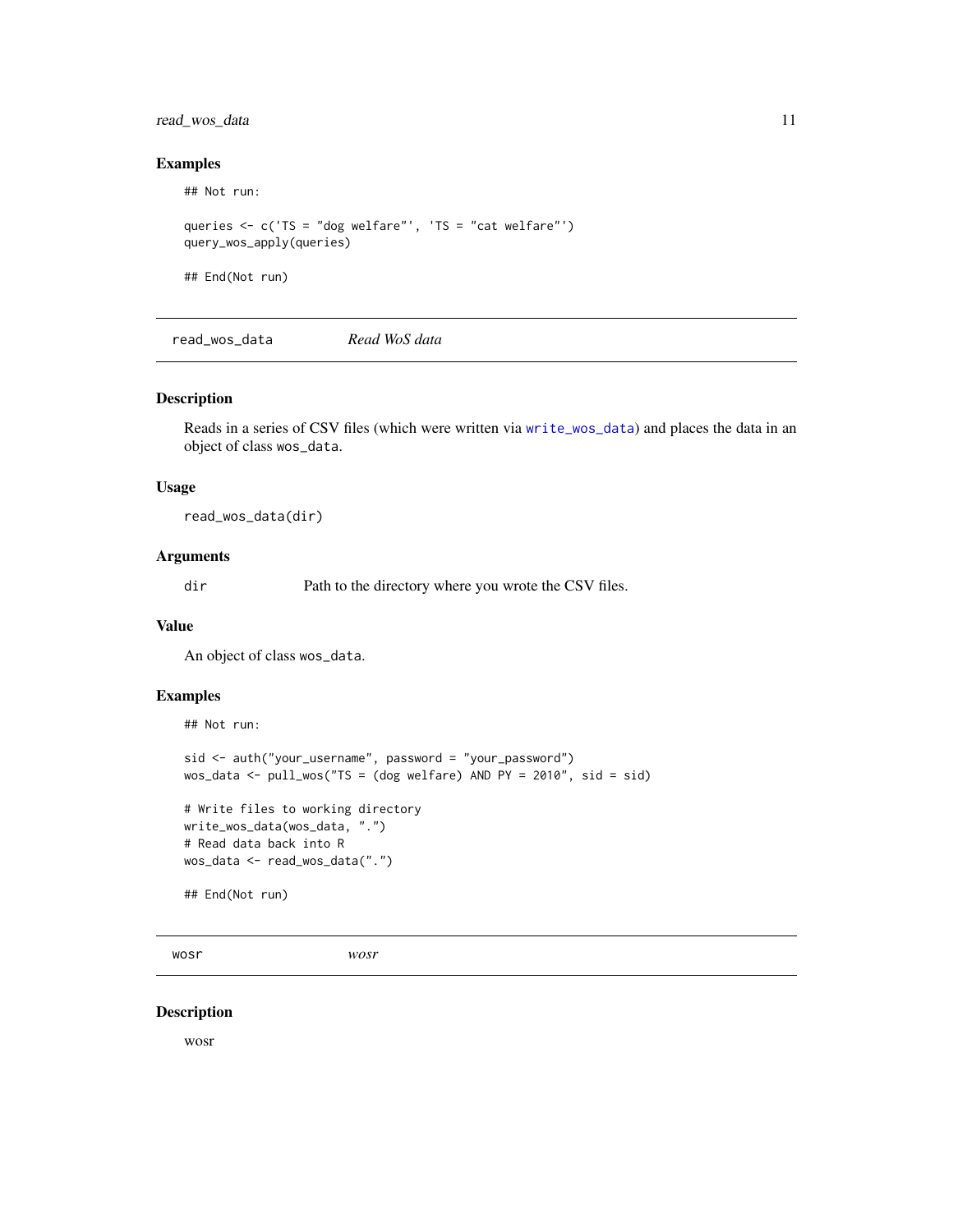<span id="page-11-1"></span><span id="page-11-0"></span>write\_wos\_data *Write WoS data*

# Description

Writes each of the data frames in an object of class wos\_data to its own csv file.

# Usage

```
write_wos_data(wos_data, dir)
```
# Arguments

| wos data | An object of class wos_data, created by calling pull_wos.                         |
|----------|-----------------------------------------------------------------------------------|
| dir      | Path to the directory where you want to write the files. If the directory doesn't |
|          | yet exist, write_wos_data will create it for you. Note, this directory cannot     |
|          | already have WoS data files in it.                                                |

# Value

Nothing. Files are written to disk.

#### Examples

## Not run:

```
sid <- auth("your_username", password = "your_password")
wos_data <- pull_wos("TS = (dog welfare) AND PY = 2010", sid = sid)
```

```
# Write files to working directory
write_wos_data(wos_data, ".")
```

```
# Write files to "wos-data" dir
write_wos_data(wos_data, "wos-data")
```
## End(Not run)